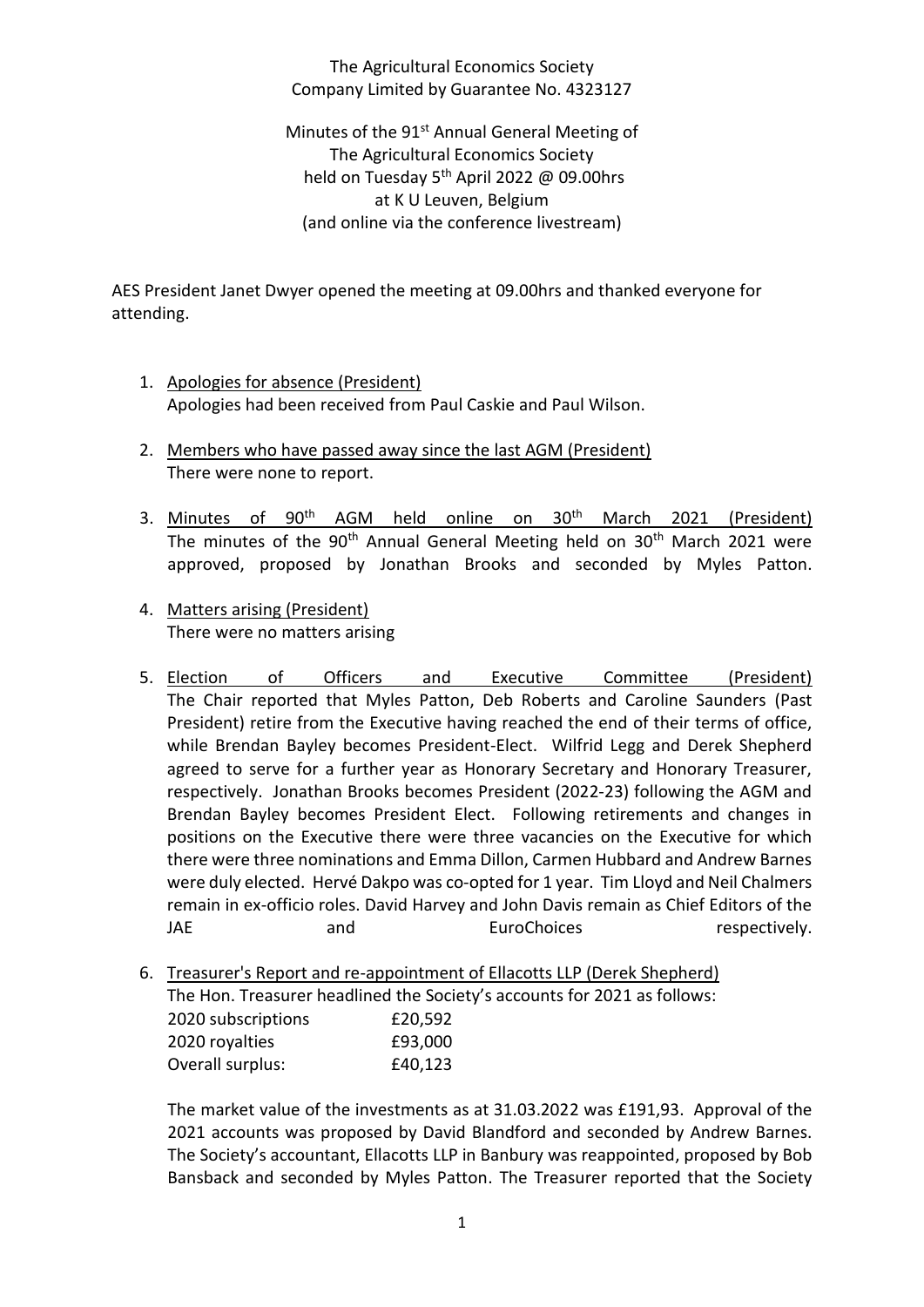## The Agricultural Economics Society Company Limited by Guarantee No. 4323127

remains solvent and in a good position with regards to its reserves. David Blandford raised the question of the switch to "ethical investments" in the Society's portfolio, as agreed by the Executive. The Treasurer agreed to inform the membership of the contents of the investment portfolio when it is established. The Chair thanked the Treasurer for his report and for his sound stewardship of the Society's finances.

7. Report of Executive Committee (Steve Ramsden) The Chair of the Executive delivered his report via a PowerPoint presentation, which will be made available on the AES website and annexed to the Minutes of this AGM. Membership in 2021 was 462. The Annual Conference in 2021 took place online using the new AES conference platform. The joint Defra one-day conference took place via Zoom in January 2022, with 203 people registered on the theme of ……. Future annual conferences are planned as follows 27th – 29th March 2023 at Warwick University.

The Chief Editors' reports on the JAE and EuroChoices are annexed to these Minutes. In both cases, the journals are performing very well and downloads of articles are increasing.

The AES Awards that honour excellence are given to Grant Davies, Defra (Outstanding Contribution to Public Policy, Industry, and the Society), Ian Hodge, University of Cambridge (Lifetime Research Achievement) and Neil Chalmers, University of Aberdeen (Outstanding Young Researcher). The Prize essay was awarded to Chinonso Etumnu, South Dakota State University for the paper *A Fulfilling Marketplace? An Analysis of Amazon's Sales Strategies* which will be published in the JAE, with acknowledgment of funding from the David Blandford and Katharina Hassapoyannes Foundation. Poster prizes were awarded to Tryphina Dube Takaza, Women's University in Africa-Zimbabwe on *Vulnerability to resilience for smallholder small grain farmers in Southern Zimbabwe* and Dienda C.P. Hendrawan, Georg-August-Universitaet Goettingen on *Preferences for replanting subsidy programs among Indonesian oil palm smallholder farmers*. The best Ph.D presentation, which was announced at the end of the Conference, was awarded to Oyinlola Ogunpaimo, Teagasc for *Analysis of Marginal Abatement Cost Curve for Ammonia Emissions: Addressing Farm-System Heterogeneity*.

# 8. Member Survey (Steve Ramsden)

A survey of the AES membership will be circulated in due course to gauge views on a range of issues. These issues will include in-person, hybrid and online conferences; whether the JAE should remain as a print and online publication, or go entirely online; choice of venues for AES annual AES conferences; and a range of other matters.

## 9. Votes of Thanks (President)

The Chairman thanked Hon. Secretary (Wilfrid Legg), Hon. Treasurer (Derek Shepherd) the out-going members of the Executive (Myles Patton, Deb Roberts, Caroline Saunders and Brendan Bayley), the incoming president (Jonathan Brooks), Frederic Ang (Programme Secretary) and Neil Chalmers for continuing the ex-officio role of Social Media Manager, the EAAE and IAAE Liaison Officer (Tim Lloyd) and the AES